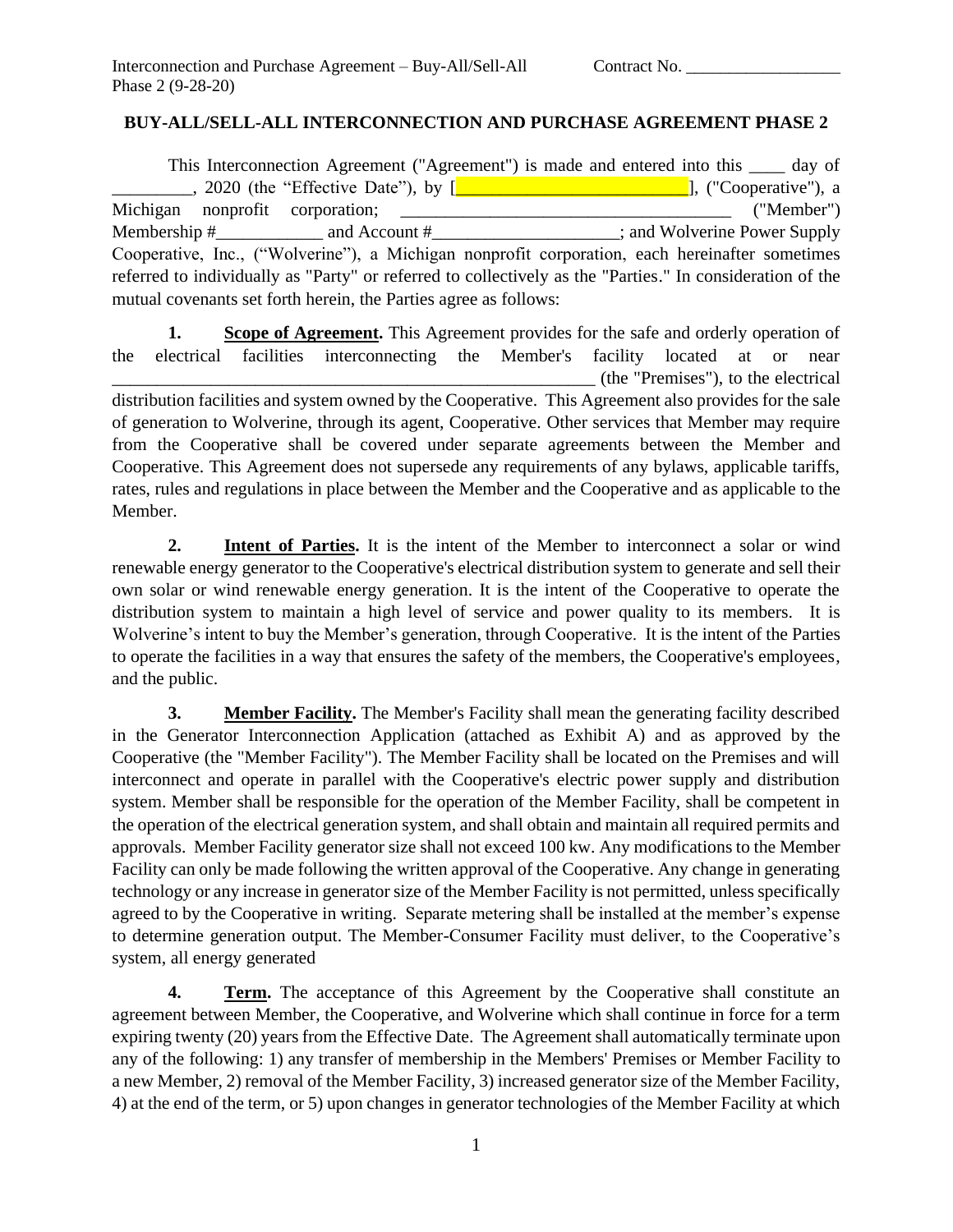Interconnection and Purchase Agreement – Buy-All/Sell-All Contract No. Phase 2 (9-28-20)

time the Member must enter into a new agreement based on the Cooperative's available tariffs at that time. Member-Consumers must complete construction and meet commercial operation of the Member-Consumer Facility within 180 days of signing the Buy-All/Sell-All Interconnection and Purchase Agreement.

## **5. Price and Payment Methodology.**

- a. The Member shall pay the full retail rate in accordance with the Cooperative's standard service tariff applicable to the Member, which may change from time to time, for all energy delivered to the Member by the Cooperative.
- b. The Member shall be paid \$.065 per kWh for all energy and associated renewable energy attributes, including, but not limited to, Renewable Energy Credits, delivered to the Cooperative by the Member, from the Member Facility.
- c. The payment attributed to the Member Facility generation will be credited against a following month's bill representing the Consumer's Energy Charge. Any credit carried forward to the following month that is not utilized that month, shall be carried forward for use in subsequent billing periods. If the Member terminates service with the Cooperative while having a net credit amount on their account (or, at any other time, at the Cooperative's sole discretion), Wolverine shall pay, through its agent, the Cooperative, the remaining credit amount to the Member following a final reading by the Cooperative of the Member's generation meter. If a credit accumulates to an amount greater than \$100, the Cooperative may pay the balance to the member as an agent for Wolverine.
- d. In the event Member is disconnected from service, at the Member's request, for non-payment, or otherwise, no credits will be calculated or issued during the period the Member is disconnected.
- e. Member-Consumers wishing to participate in the Buy-All/Sell-All program shall submit a completed Buy-All/Sell-All application and the \$100 application fee to the Cooperative for review.

**6. Operational Standards.** Member shall operate and maintain in good order and repair, all without cost to the Cooperative, all equipment required for the safe operation of the Member Facility operating in parallel with the Cooperative's electrical supply and distribution system. Equipment required for safe operation shall include, but not be limited to, equipment necessary to (1) establish and maintain automatic synchronism with the Cooperative's electrical supply and distribution system and (2) automatically disconnect the Member Facility from the Cooperative's electrical supply and distribution system in the event of an overload or outage, including loss of one or more phases of a three phase service, on the Cooperative's electrical supply and distribution system. The Member Facility shall be designed to operate within allowable operating standards for the Cooperative's electrical supply and distribution system. The Member Facility shall not cause any adverse effects upon the quality or reliability of service provided to the Cooperative's other members. Member shall operate its Member Facility in accordance with all applicable rules, laws, and regulations including, but not limited to, IEEE 519 and 1547. Member shall provide a device to disconnect Member Facility from Cooperative's electrical distribution facilities that is accessible and in reasonably close proximity to the billing meter. Member shall obtain any permits required by governmental authorities prior to construction, installation, and interconnection of the Member Facility. Member shall also maintain compliance with these permits during the term of this Agreement.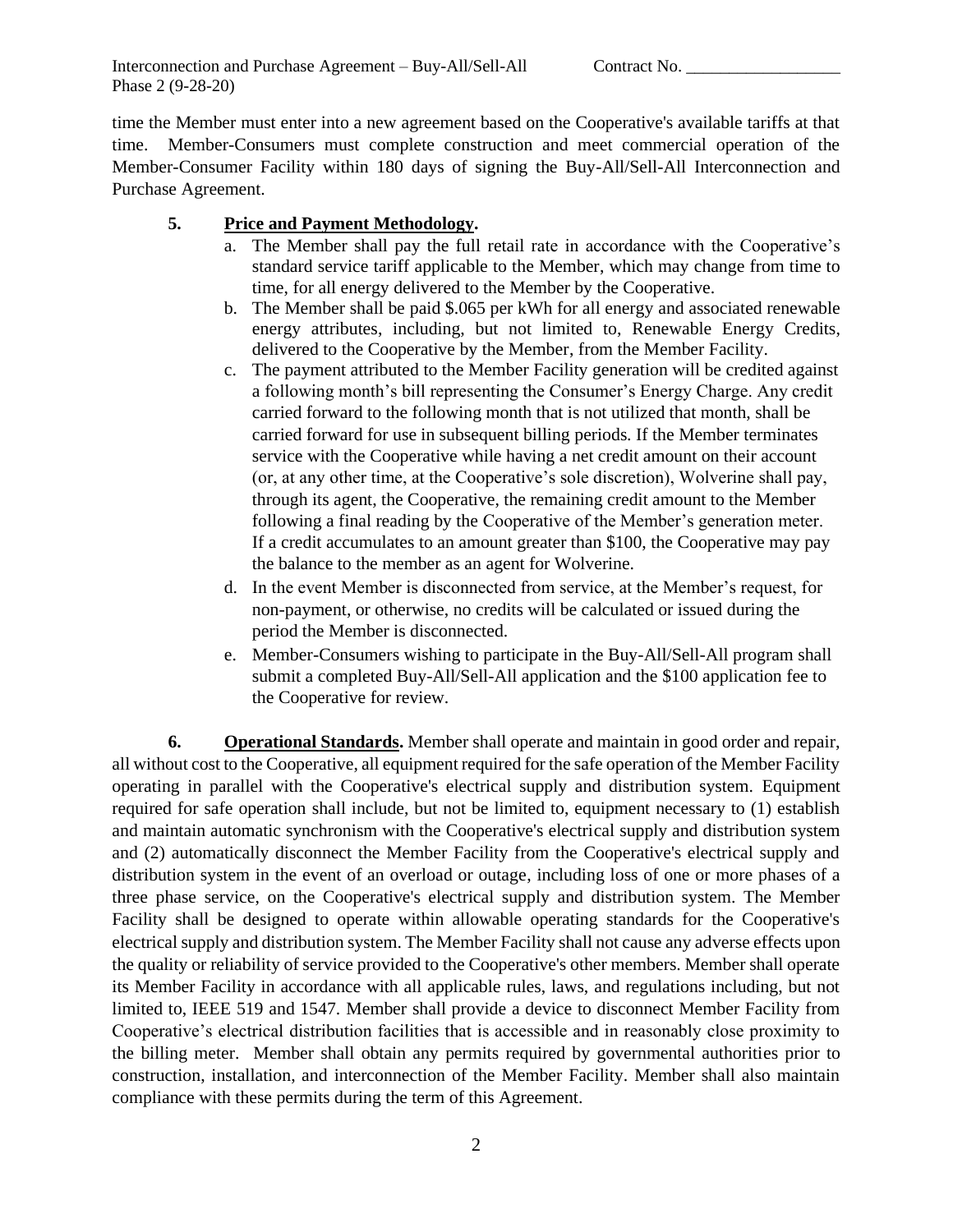**7. Suspension of Interconnection.** It is intended that the interconnection should not compromise the Cooperative's protection or operational requirements. The operation of the Member Facility and the quality of electric energy supplied by the Member shall meet the standards as specified by the Cooperative. If the operation of the Member's system or quality of electric energy supplied (in the case of power export) does not meet the standards as specified, then the Cooperative will notify the Member to take reasonable and expedient corrective action. The Cooperative shall have the right to disconnect the Member Facility until compliance is reasonably demonstrated. Notwithstanding, the Cooperative may, in its sole discretion, disconnect the Member Facility from the Cooperative's electrical supply and distribution system without notice if the operation of the Member Facility imposes a threat, in the Cooperative's sole and absolute judgment, to life or property, or if it at any time adversely affects the operation of the Cooperative's electrical supply and distribution system or the quality and reliability of the Cooperative's electrical service to other members. The Member Facility shall remain disconnected until such time as the Cooperative is satisfied, in its sole judgment, that condition(s) justifying the disconnection have ended or have been corrected.

**8. Maintenance Outages.** Maintenance outages will occasionally be required on the Cooperative's system, and the Cooperative will attempt to provide as much notice and planning as practical to minimize downtime. It is understood and agreed by the Parties that in some emergency cases, such notice may not be practical. Compensation will not be made for unavailability of the Cooperative's facilities due to outages.

**9. Reimbursement of Costs.** The Member-Consumer shall pay for all costs associated with any addition to (or alteration of) the Cooperative's equipment required for metering and for the safe and reliable operation of the Facility in parallel with the Cooperative's system, as noted above, as well as an interconnection study, at the request of the Cooperative. The Member-Consumer shall also pay for costs of changes required due to safety or adverse effects on other Member-Consumers and/or on the Cooperative caused by the connection and/or operation of the Member-Consumer's renewable energy generator. The Cooperative may require reasonable and adequate insurance coverage by the interconnecting Member-Consumer and the Member-Consumer shall provide proof of liability coverage as may be required by the Cooperative.

**10. Access.** Access is required at all times by the Cooperative to the Member's Premises for maintenance and operation of the Cooperative system, as well as meter reading. The Cooperative reserves the right, but not the obligation, to inspect the Member Facility with or without notice. This provision does not create a duty on the part of the Cooperative to inspect and/or test the Member Facility and the Member shall remain entirely responsible and obligated, as provided herein, for the proper operation and maintenance of the Member Facility.

**11. Assignment.** Member shall not assign its rights nor delegate its duties under this Agreement without the Cooperative's written consent. Any assignment or delegation made without the Cooperative's written consent shall be invalid. An assignee or new Member must submit a new application to the Cooperative and obtain the Cooperative's and Wolverine's written approval, with a new executed interconnection agreement, before any assignment may occur. Member assumes the responsibility of ensuring a new Member or assignee is aware the new Member or assignee must reapply and obtain the Cooperative's and Wolverine's written acceptance or the equipment must be removed or disabled to prevent future interconnection and/or operation. The price and payment terms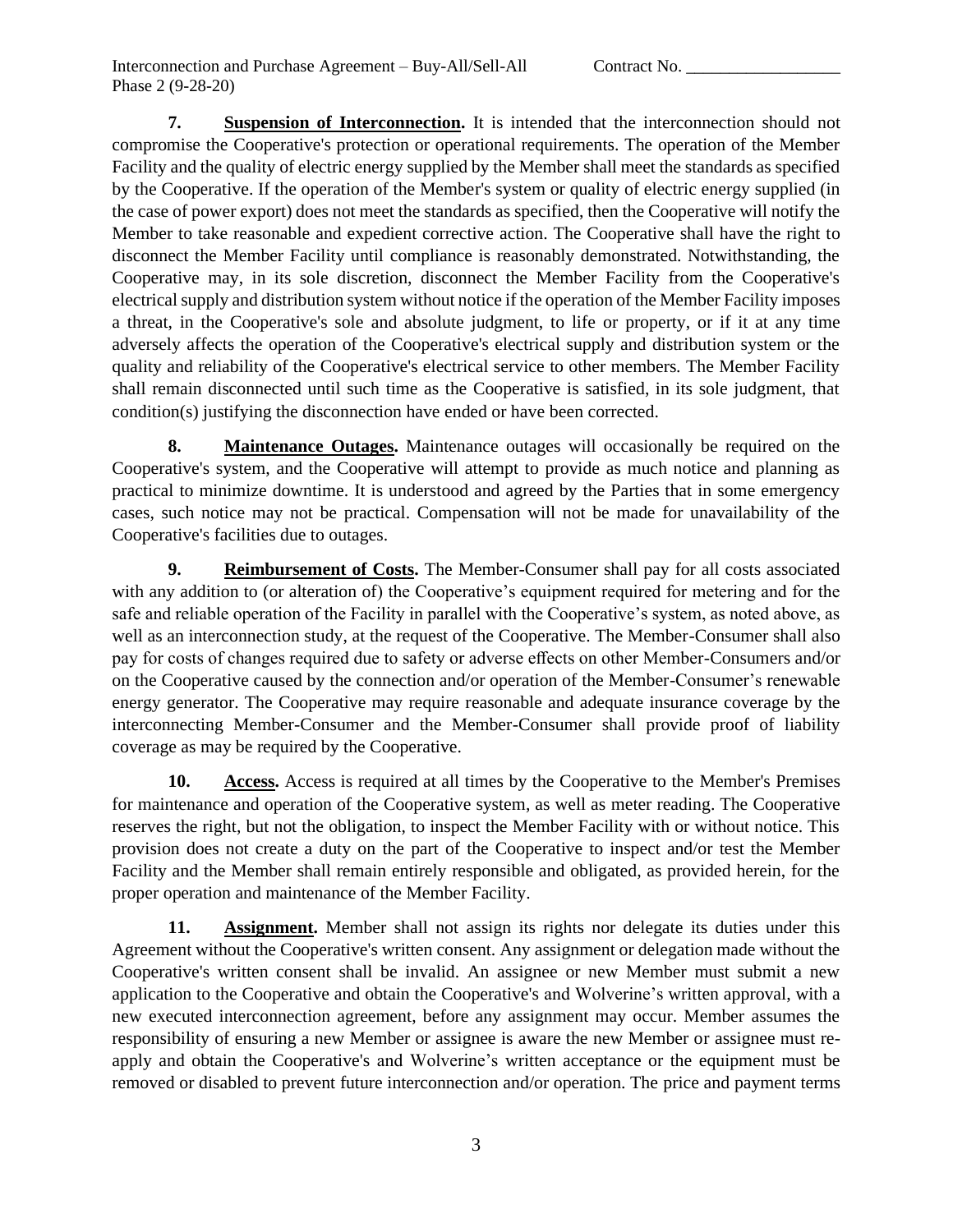provided for in this Agreement (§5) are limited to the Member only. Any assignee or new Member shall be subject to differing pricing terms at Cooperative's and Wolverine's discretion.

**12. Liability and Indemnification.** Member shall assume all liability for and shall indemnify the Cooperative for any claims, losses, costs, and expenses of any kind or character to the extent that they result from Member's negligence or other wrongful conduct in connection with the design, construction or operation of the Member Facility.

**13. General.** The application for the Member Facility is attached as Exhibit A, and, along with all applicable schedules, riders, service regulations, and conditions, is hereby incorporated into this Agreement.

**14. Entire Agreement.** This Agreement and the documents attached hereto constitute the entire Agreement between the Parties relating to the subject matter hereof, there being no other agreements or understandings, written or oral, other than those contained in this Agreement and the attachments hereto. Other than a previous interconnection agreement between the Parties, this Agreement does not modify, change or impact any other agreement between the Parties relating to the supply of electric service, or the sale of, or purchase of, electric power.

**15. Governing Law/Jurisdiction/Venue.** This Agreement shall be deemed to have been made in, and shall be construed under, the laws of the State of Michigan. The Parties acknowledge and agree that a court of competent jurisdiction located in Presque Isle County, Michigan shall have exclusive jurisdiction in any action or proceeding arising under or relating to this Agreement.

*[SIGNATURES ON NEXT PAGE]*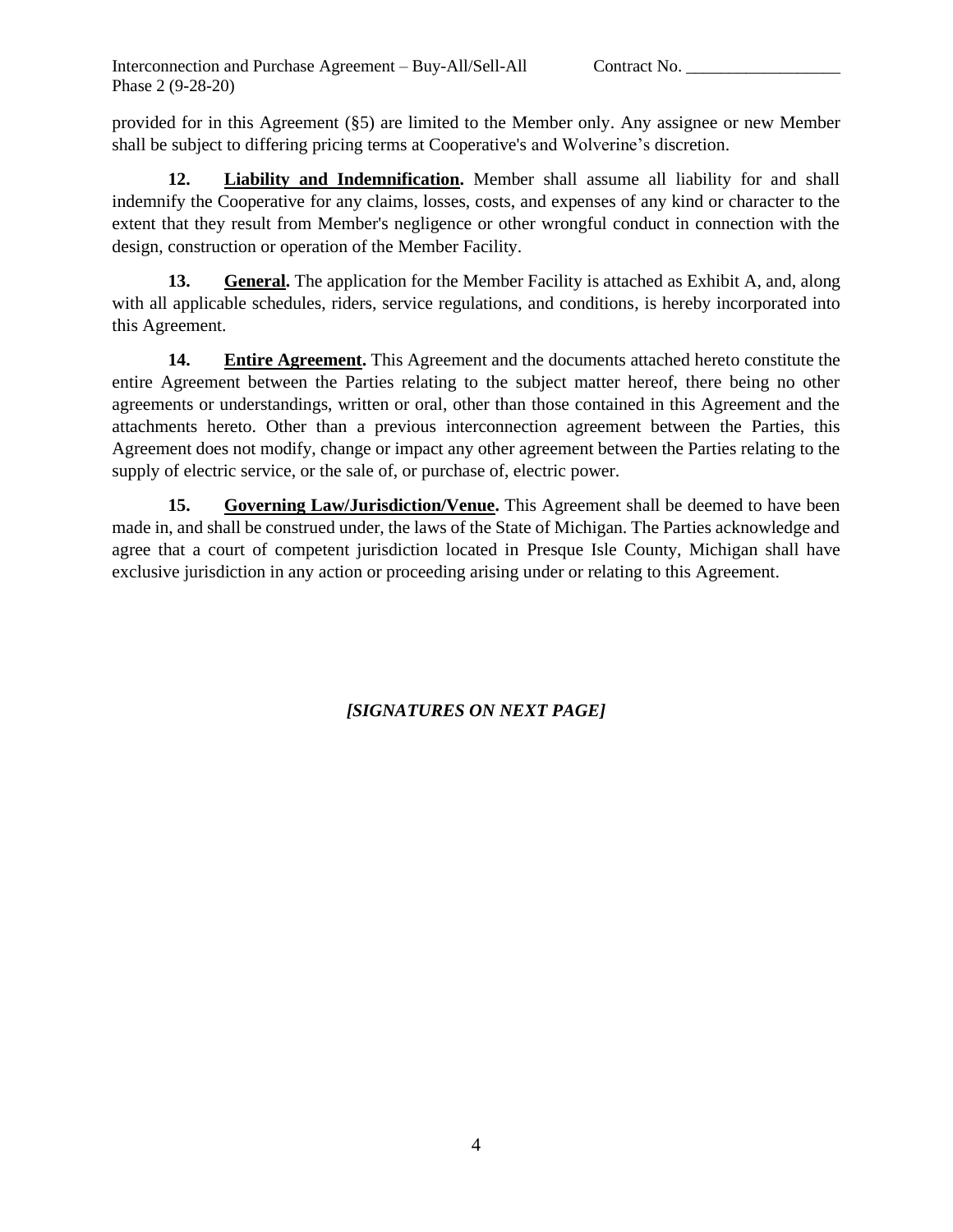## **AGREED TO BY:**

**Member Cooperative**

[TYPED NAME] [TYPED NAME]

**\_\_\_\_\_\_\_\_\_\_\_\_\_\_\_\_\_\_\_\_\_\_\_\_\_\_ \_\_\_\_\_\_\_\_\_\_\_\_\_\_\_\_\_\_\_\_\_\_\_\_**

\_\_\_\_\_\_\_\_\_\_\_\_\_\_\_\_\_\_\_\_\_\_\_\_\_\_ Date:\_\_\_\_\_\_\_\_\_\_\_\_\_\_\_\_\_\_\_

**\_\_\_\_\_\_\_\_\_\_\_\_\_\_\_\_\_\_\_\_\_\_\_\_\_\_** [TYPED NAME of SPOUSE]

\_\_\_\_\_\_\_\_\_\_\_\_\_\_\_\_\_\_\_\_\_\_\_\_\_\_

\_\_\_\_\_\_\_\_\_\_\_\_\_\_\_\_\_\_\_\_\_\_\_\_\_\_

Service Address Title: \_\_\_\_\_\_\_\_\_\_\_\_\_\_\_\_\_\_\_

**City** 

State

Member Number

**Wolverine Power Supply Cooperative, Inc.**

\_\_\_\_\_\_\_\_\_\_\_\_\_\_\_\_\_\_\_\_\_\_\_\_\_\_

**\_\_\_\_\_\_\_\_\_\_\_\_\_\_\_\_\_\_\_\_\_\_\_\_\_\_**

Zachary A. Anderson

Title: \_\_\_\_\_\_\_\_\_\_\_\_\_\_\_\_\_\_\_

Date: \_\_\_\_\_\_\_\_\_\_\_\_\_\_\_\_\_\_\_